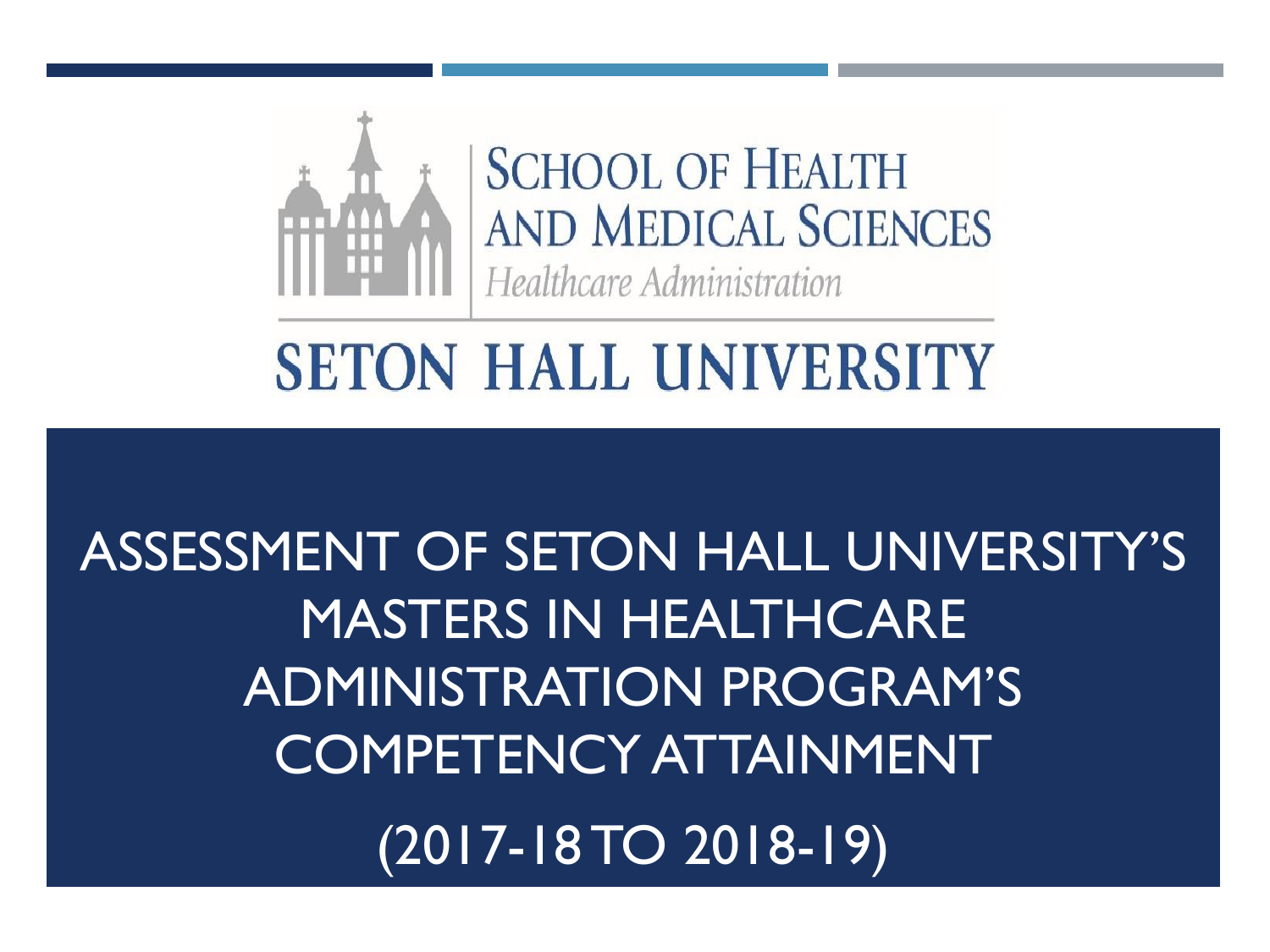### MHA PROGRAM LEVEL ASSESSMENT SCORES ON COMPETENCY DOMAINS (SUMMER 2017 – FALL 2018)



**Leadership in the Healthcare Environment**



**Healthcare Environment Population Health within the Communication Communication Professionalism and Ethics** 



**Critical Thinking in a Complex and Competitive Environment**



**Communication**



**Management in the Healthcare Environment**

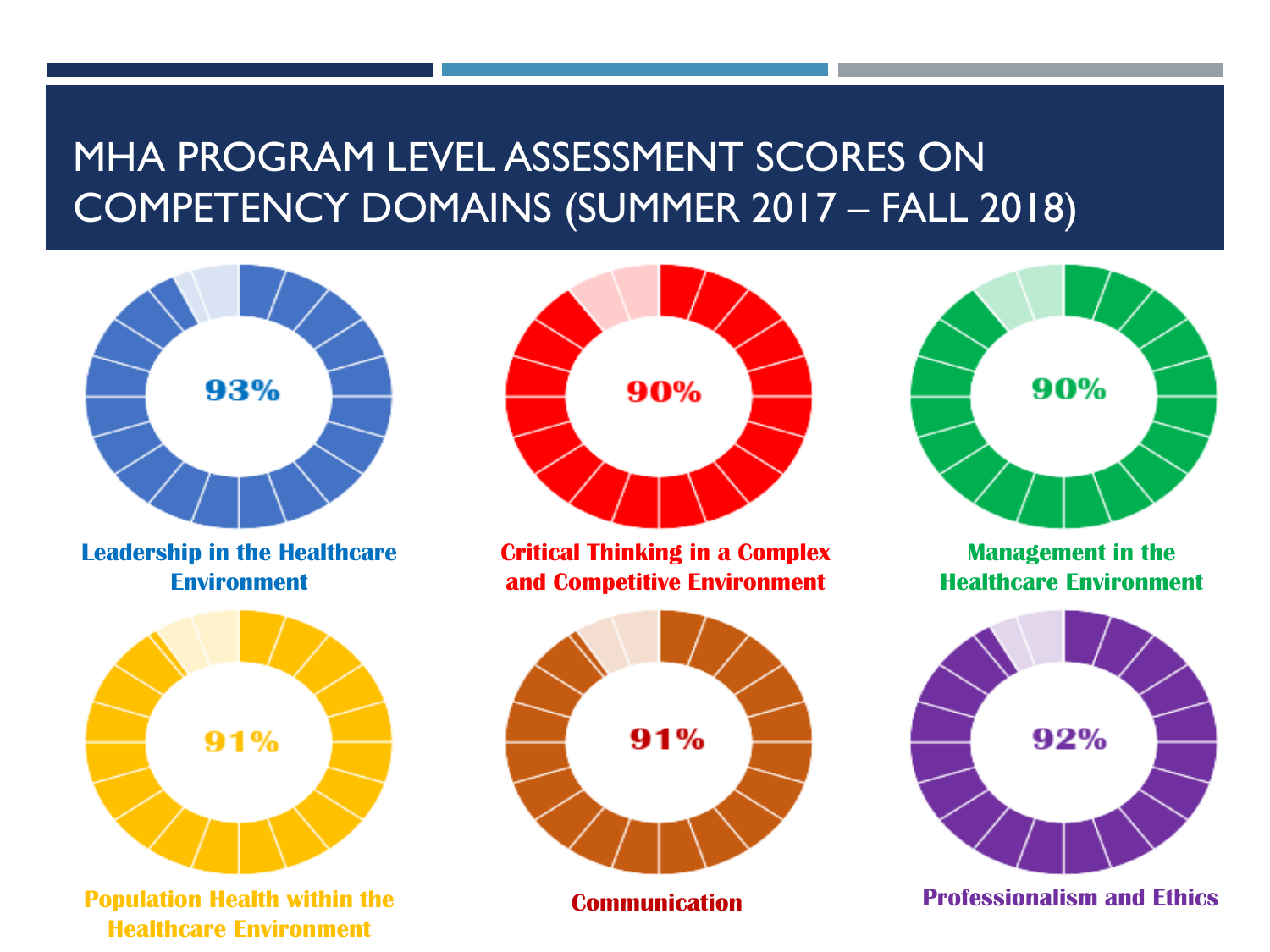

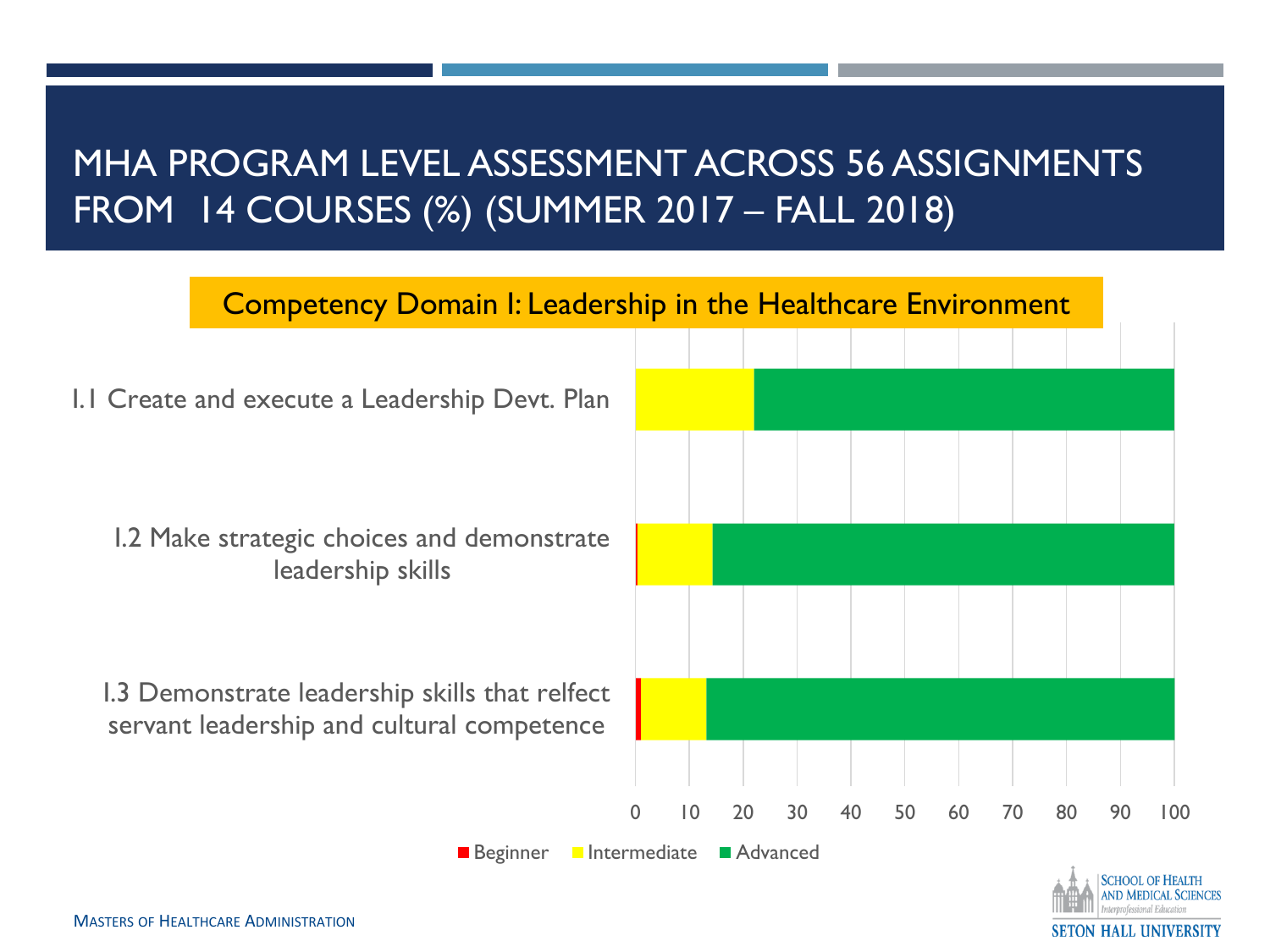#### Competency Domain II: Critical Thinking in a Complex and Competitive Environment



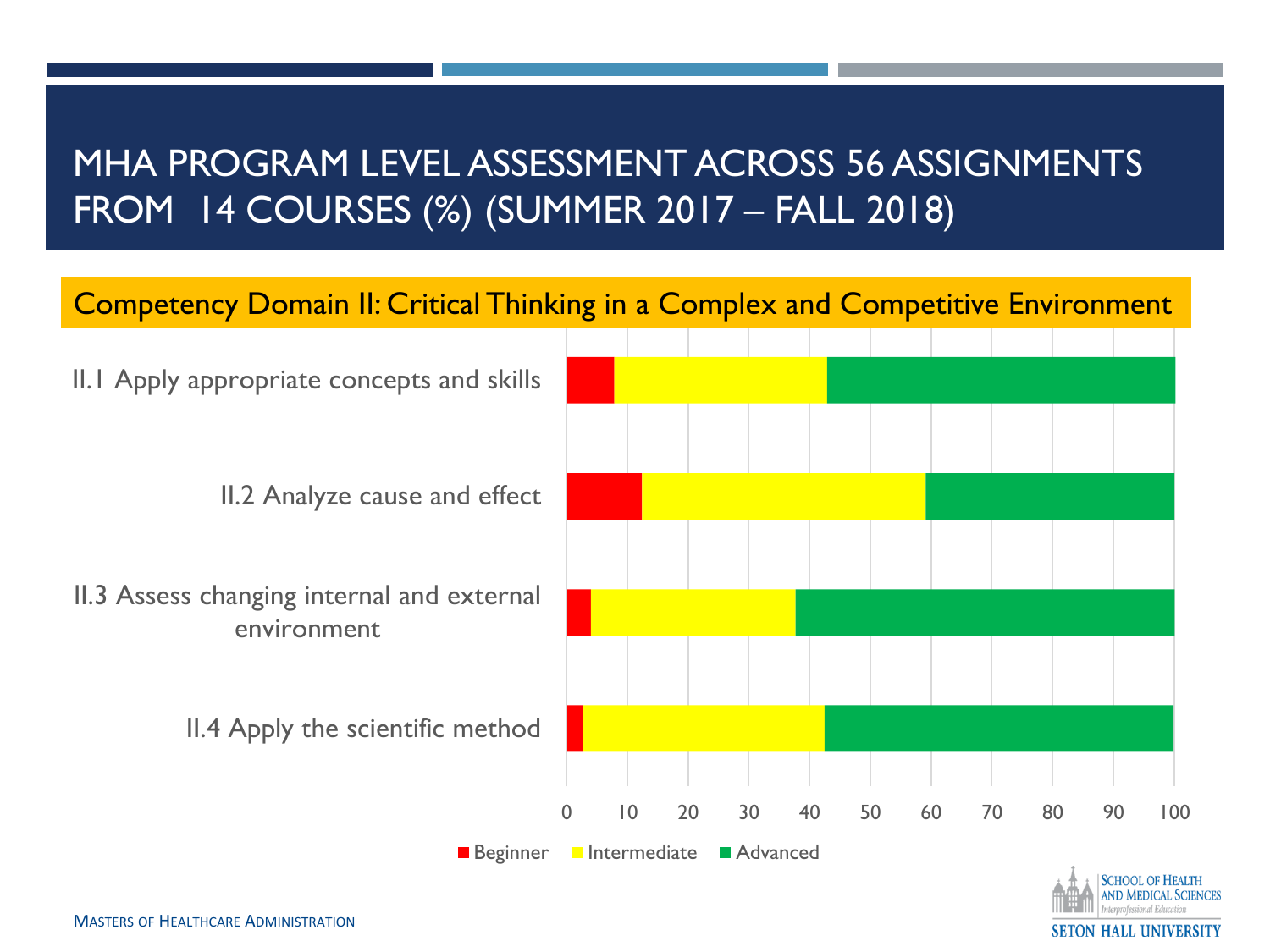Competency Domain III: Management in the Healthcare Environment

III.1 Apply general and higher level management concepts

III.2 Identify the needs of major stakeholders

III.3 Demonstrate the ability to integrate strategic financial thinking

III.4 Use and manage emerging technology

III.5 Apply organizational behavior concepts



Beginner Intermediate Advanced

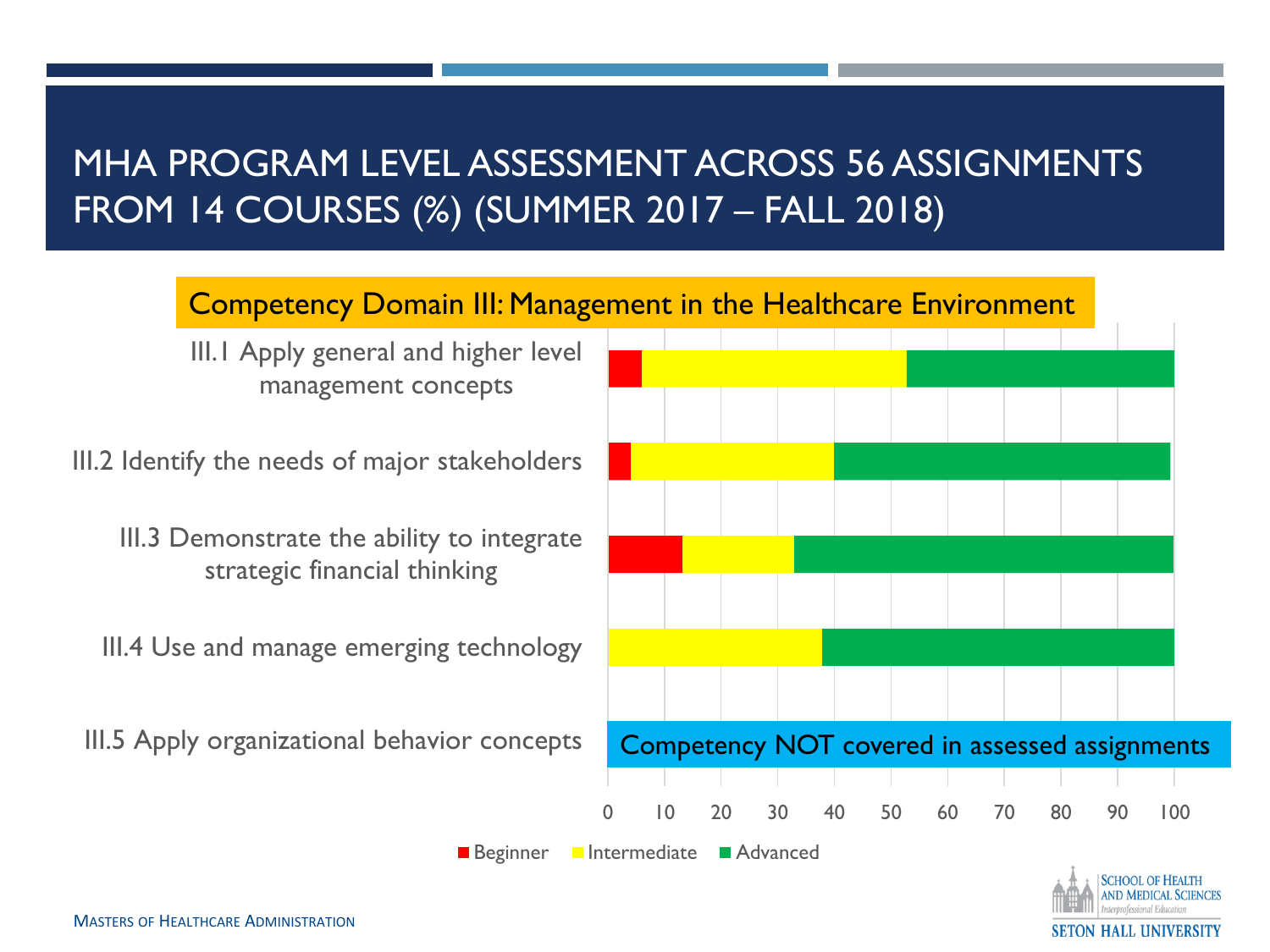Competency Domain IV: Population Health within the Healthcare Environment

IV.1 Assess the impact of changes in environment

IV.2 Apply pop. health strategies to strengthen quality improvement and outcomes

> IV.3 Apply appropriate data analytics techniques to inform decisions

IV.4 Demonstrate cultural competence awareness, sensitivity, and competence



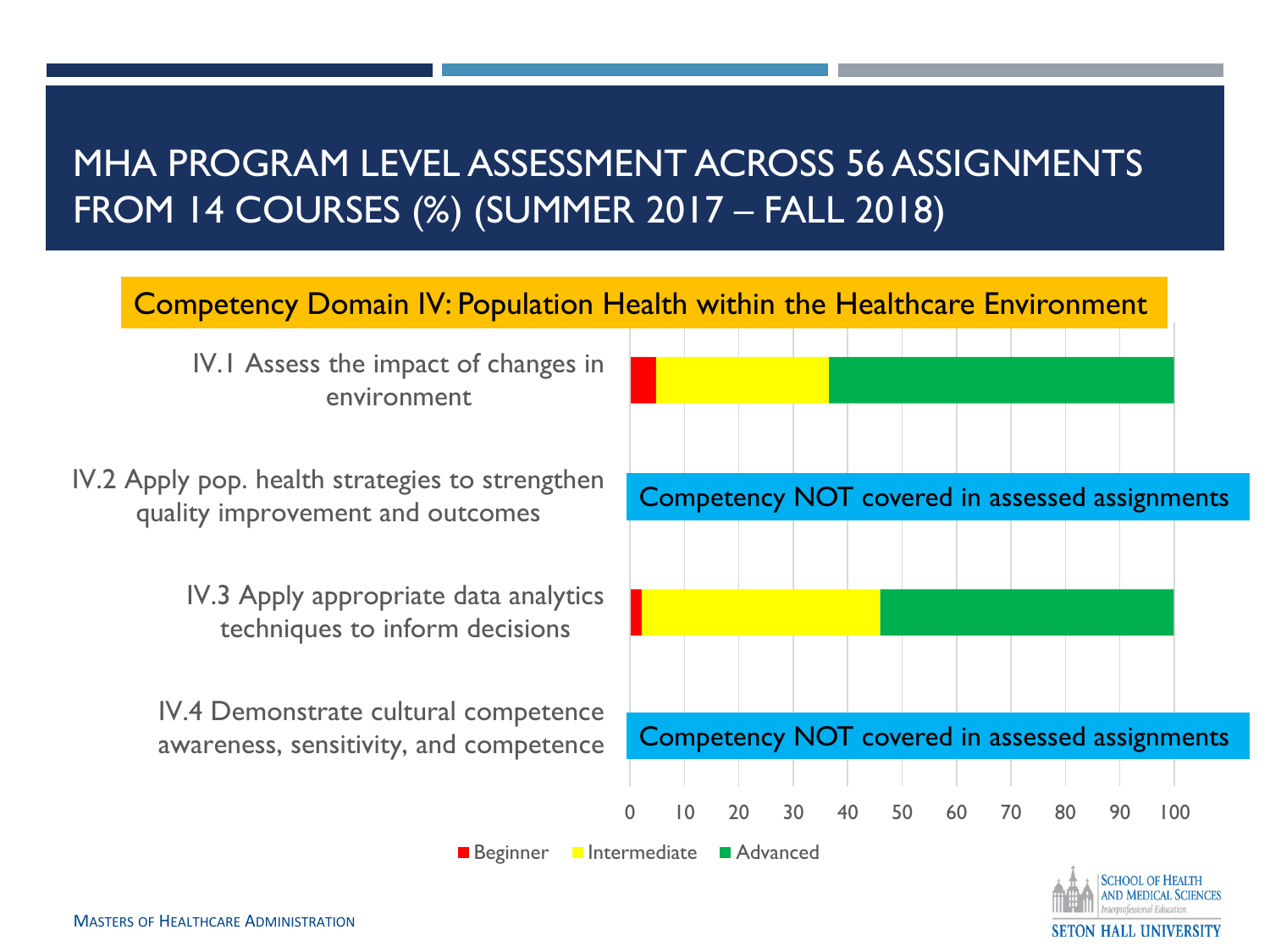

V.1 Identify and use appropriate communication strategies

V.2 Develop, organize, synthesize, and articulate ideas and information in written communication

V.3 Speak and listen clearly and effectively in informal and formal settings



Beginner Intermediate Advanced

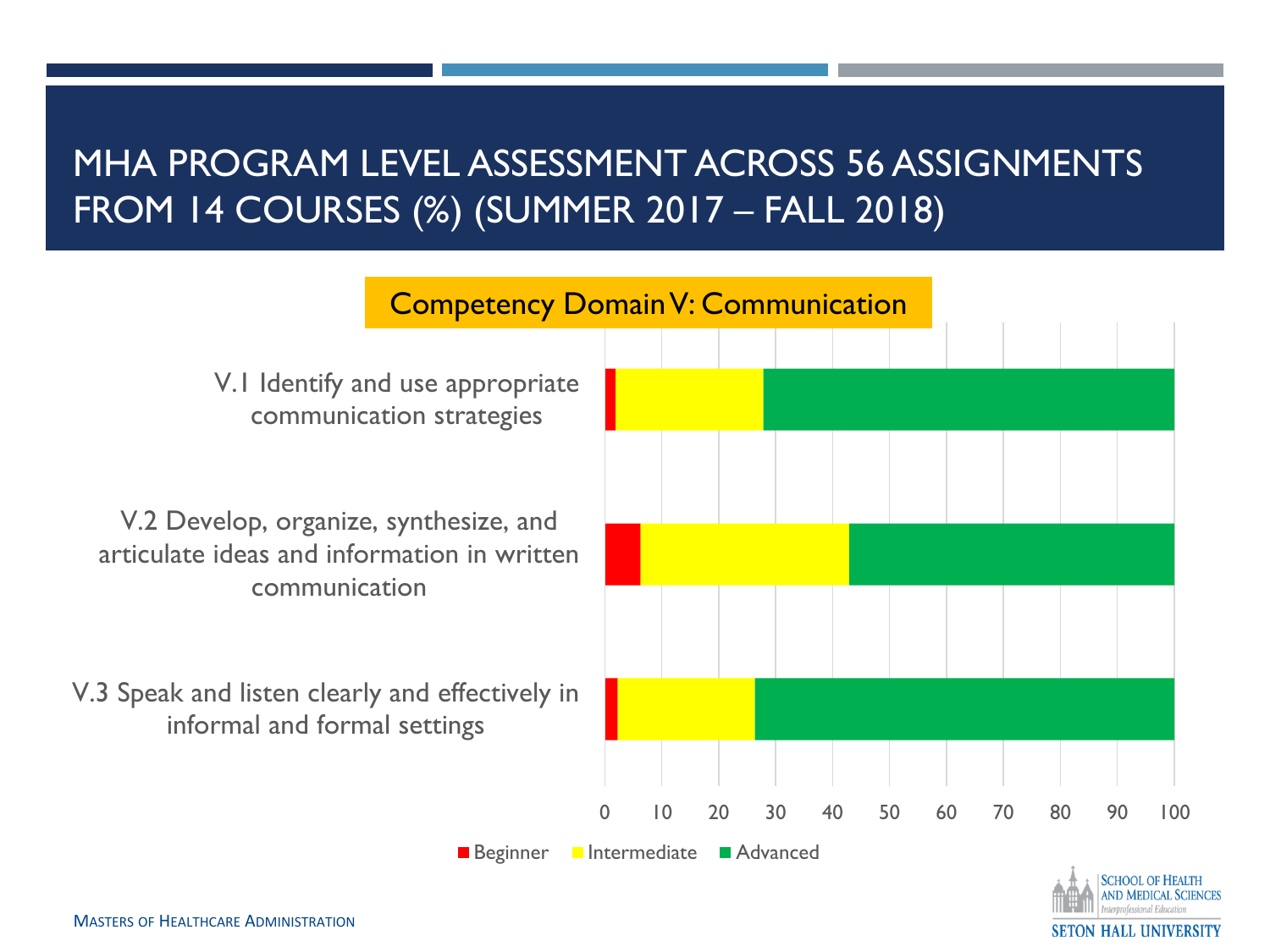#### MHA DOMAIN-LEVEL PROGRAM ASSESSMENT ACROSS 56 ASSIGNMENTS FROM 14 COURSES (SUMMER 2017 – FALL 2018)

#### Competency Domain VI: Professionalism and Ethics



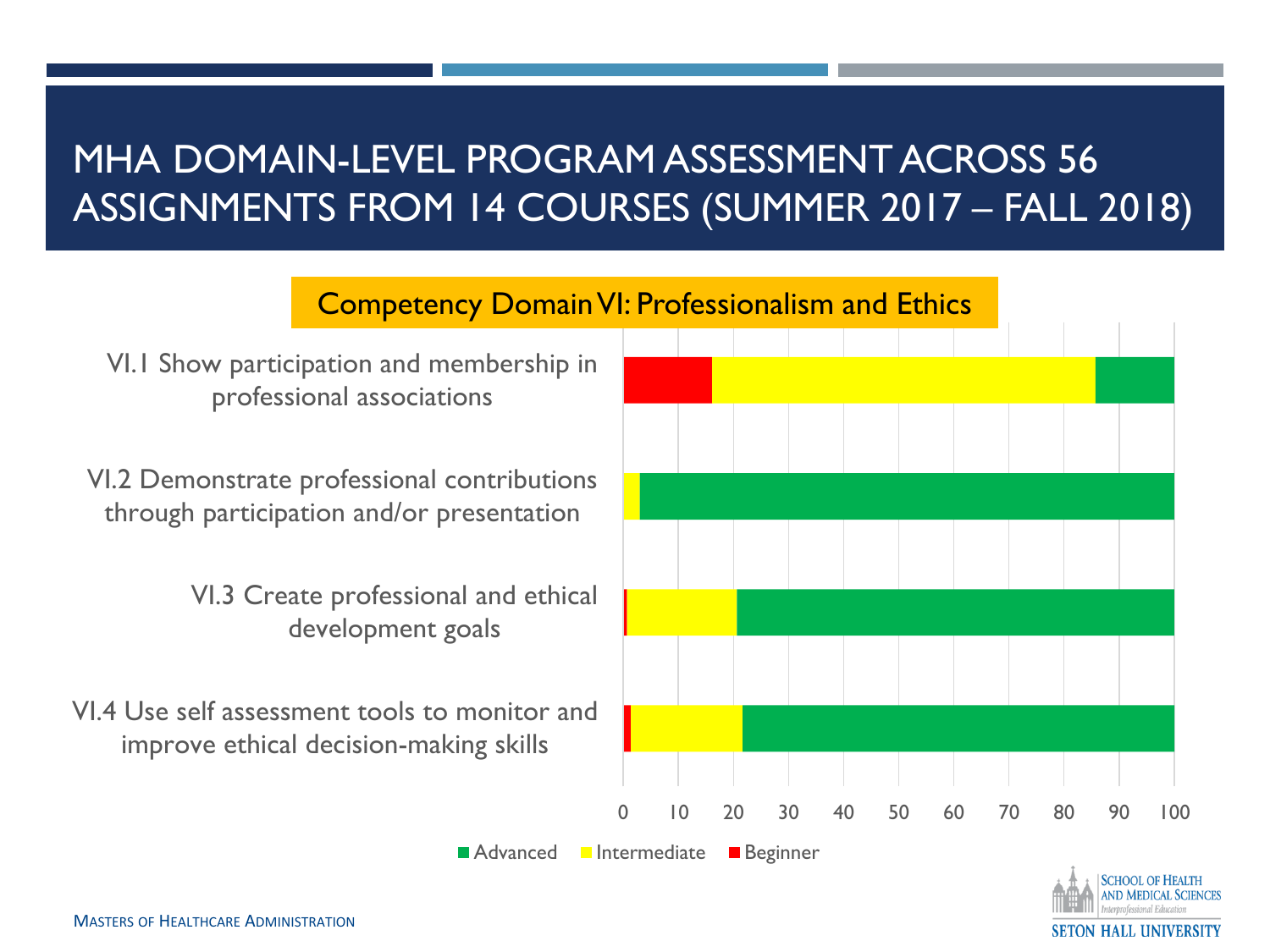#### MHA DOMAIN-LEVEL PROGRAM ASSESSMENT ACROSS 56 ASSIGNMENTS FROM 14 COURSES (SUMMER 2017 – FALL 2018)

Domains of Competency Assessment (%)



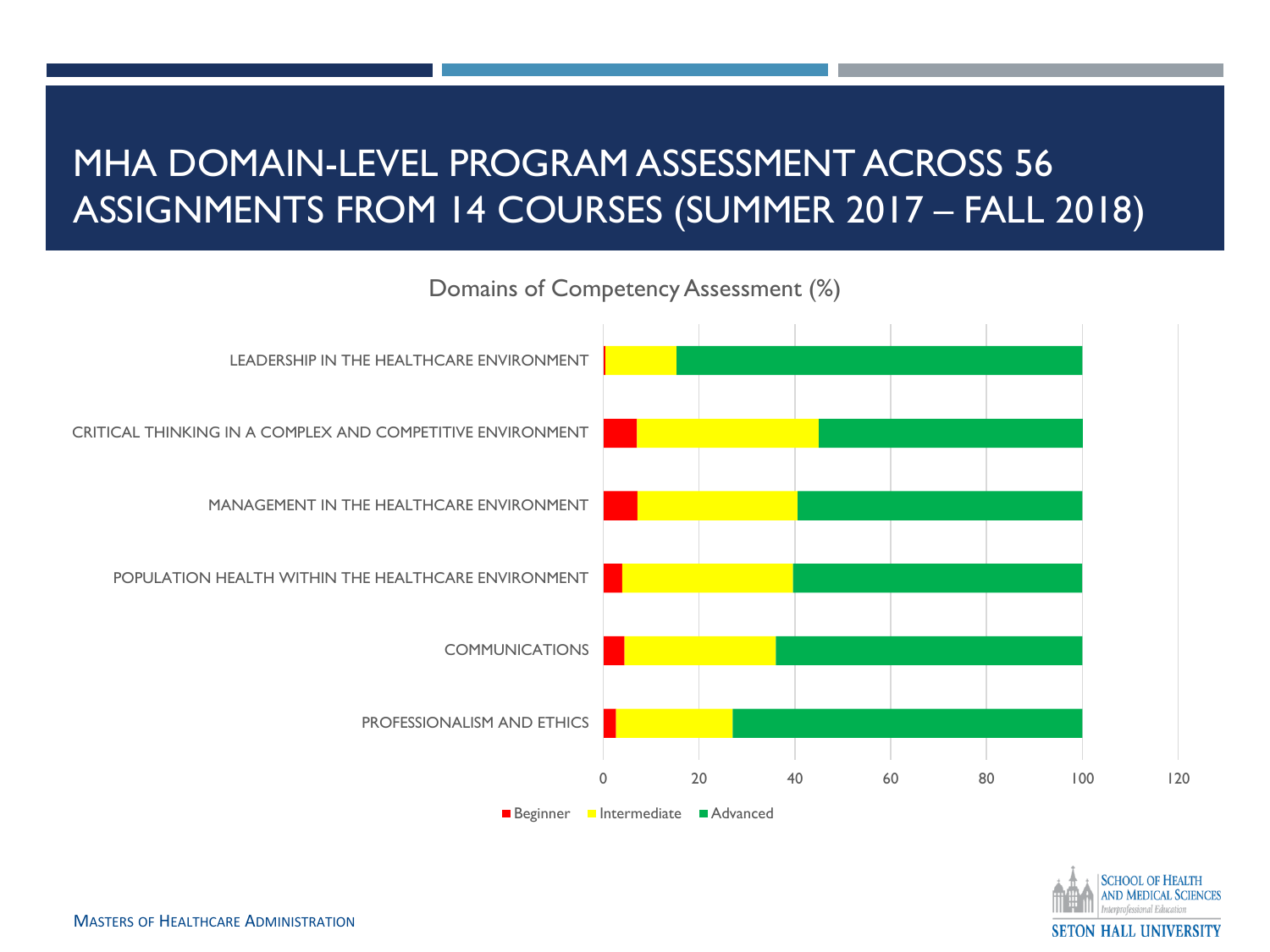## HOW STRONG WAS THE MHA CURRICULUM IN DEVELOPING COMPETENCIES? (2018-19 AND 2017-18)

 $N = 40$  (2018-19) and  $N = 20$  (2017-18)